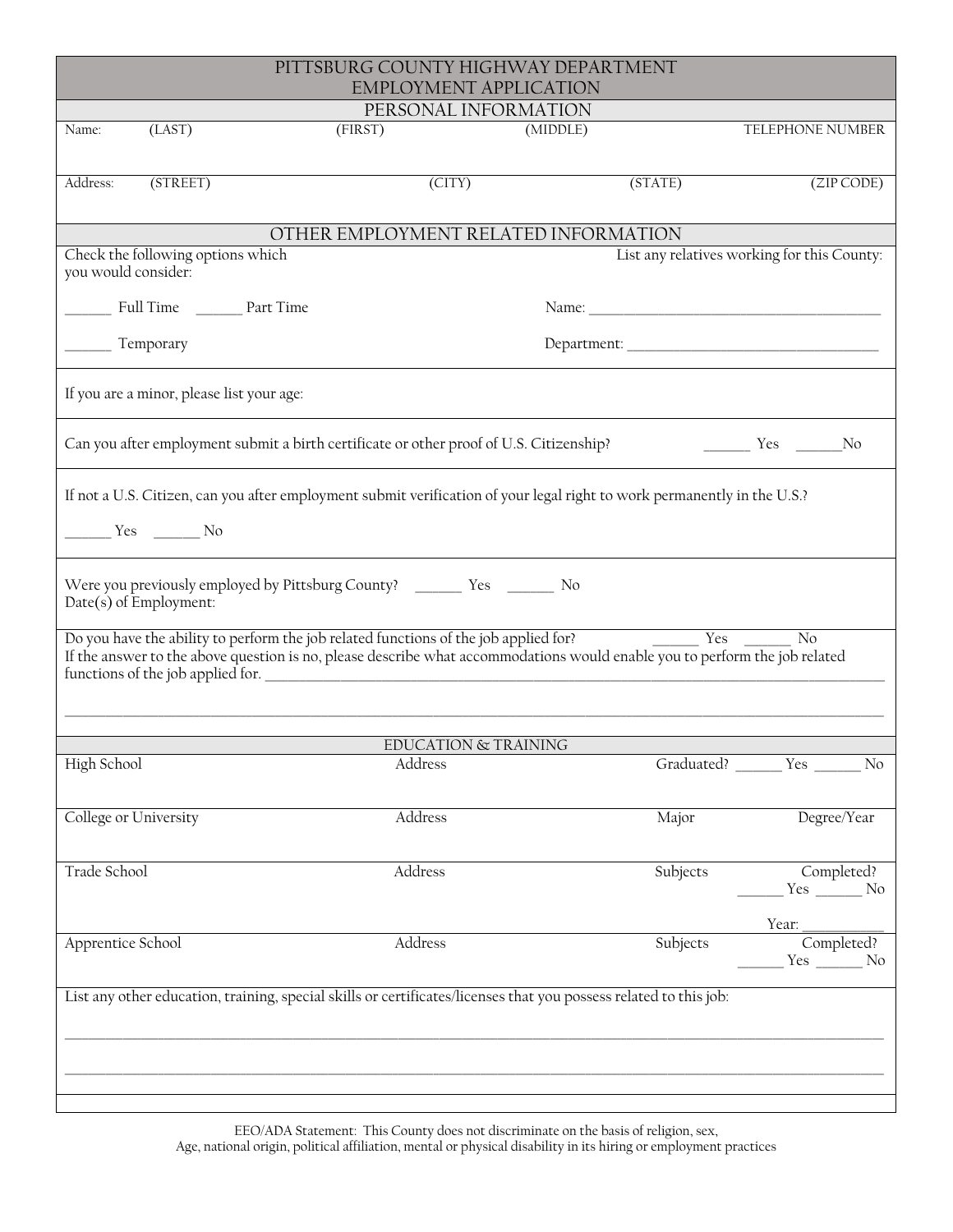| List business persons known; but not related to you for at least three years: |                             | <b>REFERENCES</b> |                     |                                                                                                                       |  |  |
|-------------------------------------------------------------------------------|-----------------------------|-------------------|---------------------|-----------------------------------------------------------------------------------------------------------------------|--|--|
| Name                                                                          | Title                       | <b>Business</b>   | Phone               | Years Known                                                                                                           |  |  |
|                                                                               |                             |                   |                     |                                                                                                                       |  |  |
|                                                                               |                             |                   |                     |                                                                                                                       |  |  |
|                                                                               |                             |                   |                     |                                                                                                                       |  |  |
|                                                                               |                             | <b>EXPERIENCE</b> |                     |                                                                                                                       |  |  |
| Name of Employer                                                              | <b>Type of Business</b>     |                   |                     |                                                                                                                       |  |  |
| Address                                                                       | City                        | State             | Zip                 | Phone                                                                                                                 |  |  |
|                                                                               |                             |                   |                     |                                                                                                                       |  |  |
| Dates Employed                                                                | <b>Starting Title</b>       |                   | <b>Ending Title</b> |                                                                                                                       |  |  |
| $From \_\_\_to \_\_\_$                                                        |                             |                   |                     |                                                                                                                       |  |  |
| Name & Title of Supervisor:                                                   |                             | May we contact?   | Was Employment      | Reason for Leaving                                                                                                    |  |  |
|                                                                               |                             | Yes               | Full Time           |                                                                                                                       |  |  |
| the control of the control of the control of the control of the control of    | No.                         |                   | Part Time           | the control of the control of the control of                                                                          |  |  |
| Brief description of duties:                                                  |                             |                   |                     |                                                                                                                       |  |  |
|                                                                               |                             |                   |                     |                                                                                                                       |  |  |
| Name of Employer                                                              |                             |                   | Type of Business    |                                                                                                                       |  |  |
|                                                                               |                             |                   |                     |                                                                                                                       |  |  |
| Address                                                                       | City                        | State             | Zip                 | Phone                                                                                                                 |  |  |
| Dates Employed                                                                | <b>Starting Title</b>       |                   | <b>Ending Title</b> |                                                                                                                       |  |  |
|                                                                               |                             |                   |                     |                                                                                                                       |  |  |
|                                                                               |                             |                   |                     |                                                                                                                       |  |  |
| Name & Title of Supervisor:                                                   |                             | May we contact?   | Was Employment      | Reason for Leaving                                                                                                    |  |  |
| the control of the control of the control of the control of the control of    | Yes                         |                   | Full Time           | <u> 1980 - Johann John Stone, markin amerikan bisa di sebagai pertama dan bagi pertama dan bagi pertama dan bagi </u> |  |  |
|                                                                               | $\overline{\phantom{1}}$ No |                   | Part Time           |                                                                                                                       |  |  |
|                                                                               |                             |                   |                     |                                                                                                                       |  |  |

EEO/ADA Statement: This County does not discriminate on the basis of religion, sex, Age, national origin, political affiliation, mental or physical disability in its hiring or employment practices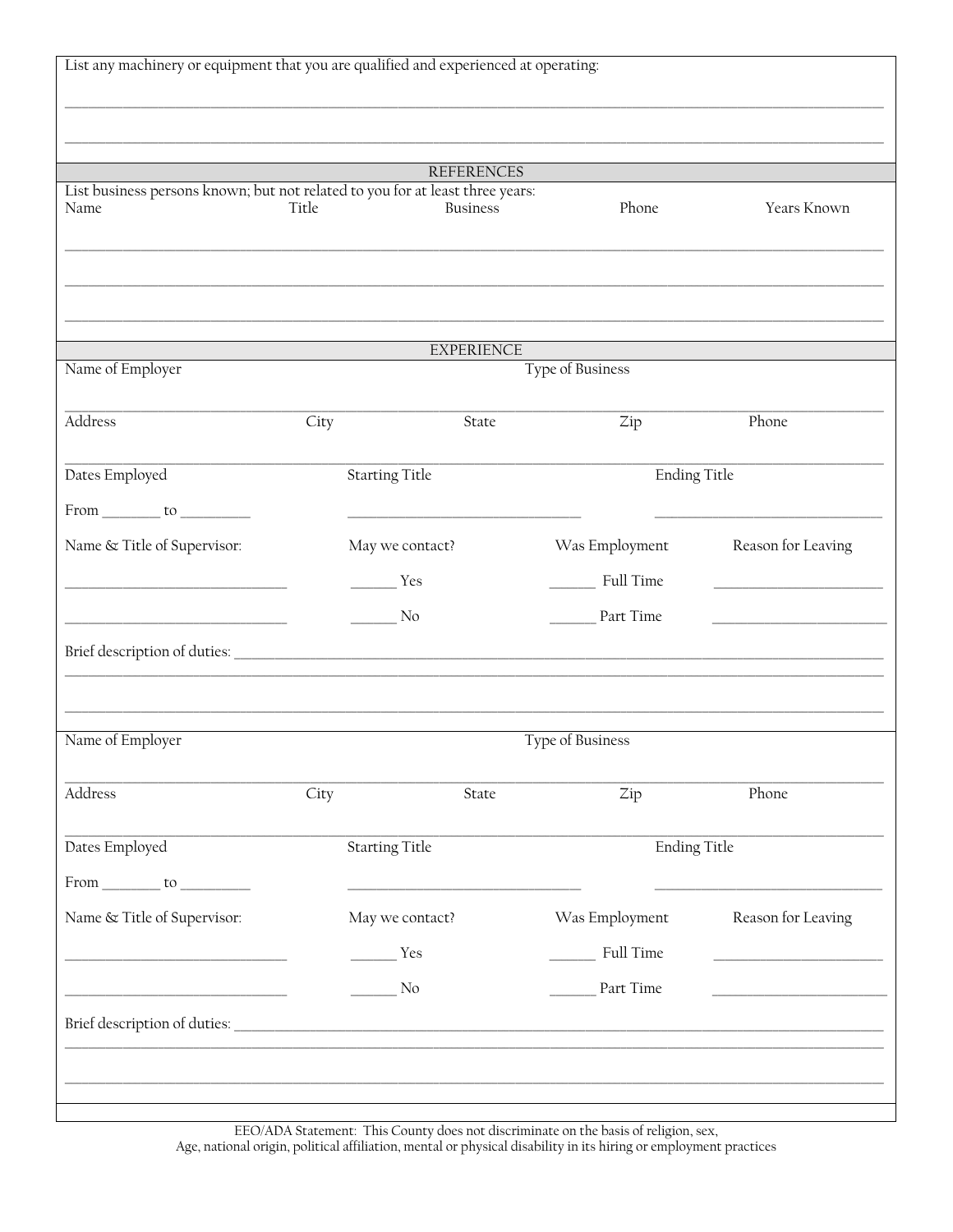| Name of Employer                                                                     | Type of Business                                                                                             |       |                                                                  |                    |  |
|--------------------------------------------------------------------------------------|--------------------------------------------------------------------------------------------------------------|-------|------------------------------------------------------------------|--------------------|--|
| Address<br>City                                                                      |                                                                                                              | State | Zip                                                              | Phone              |  |
| Dates Employed                                                                       | <b>Starting Title</b>                                                                                        |       | <b>Ending Title</b>                                              |                    |  |
| $From \_\_\_to \_\_\_to$<br>Name & Title of Supervisor:                              | the control of the control of the control of the control of the control of the control of<br>May we contact? |       | Was Employment                                                   | Reason for Leaving |  |
|                                                                                      | Yes                                                                                                          |       | <b>Full Time</b>                                                 |                    |  |
| the control of the control of the control of the control of the control of           | No.                                                                                                          |       | Part Time                                                        |                    |  |
|                                                                                      |                                                                                                              |       |                                                                  |                    |  |
| Do you have a valid driver's license in Oklahoma?                                    |                                                                                                              |       | Position Applying for:                                           |                    |  |
| $\frac{1}{\sqrt{1-\frac{1}{2}}}\text{Yes } \frac{1}{\sqrt{1-\frac{1}{2}}}\text{No }$ |                                                                                                              |       | Laborer<br><b>Truck Driver</b><br>Mechanic<br>Equipment Operator |                    |  |
| List any moving violations during the last five years on back<br>page                |                                                                                                              |       | Courthouse Deputy<br>______ Janitorial<br>_______ Administrative |                    |  |

## **APPLICANT'S CERTIFICATION**

Please read carefully before signing. If you have any questions regarding the following statements, please ask for assistance.

I certify that, to the best of my knowledge and belief, the answers given by me to the foregoing questions and the statements made by me in this application are correct and complete. I understand that any false information contained in this application may result in my discharge.

I authorize you to communicate with all my former employers, school officials and persons named as references. I hereby release all employers, schools, and individuals from any liability for any damage whatsoever resulting from giving such information.

I understand that as the County deems necessary, I may be required to work overtime hours or hours outside normally defined work days or work weeks. If employed, I understand and agree that such employment may be terminated at any time for any reason by law and without any liability to me for any continuation of salary, wages, or employment related benefits (not required by law).

Print Name: \_\_\_\_\_\_\_\_\_\_\_\_\_\_\_\_\_\_\_\_\_\_\_\_\_\_\_\_\_\_\_\_\_\_\_\_\_\_\_\_\_\_\_\_\_\_\_\_\_\_\_\_\_ Signature: \_\_\_\_\_\_\_\_\_\_\_\_\_\_\_\_\_\_\_\_\_\_\_\_\_\_\_\_\_\_\_\_\_\_\_\_\_\_\_\_\_\_\_\_\_\_\_\_\_\_\_\_\_\_\_\_\_\_\_

Filling out and returning this application to the County does not guarantee employment and does not constitute an offer of employment.